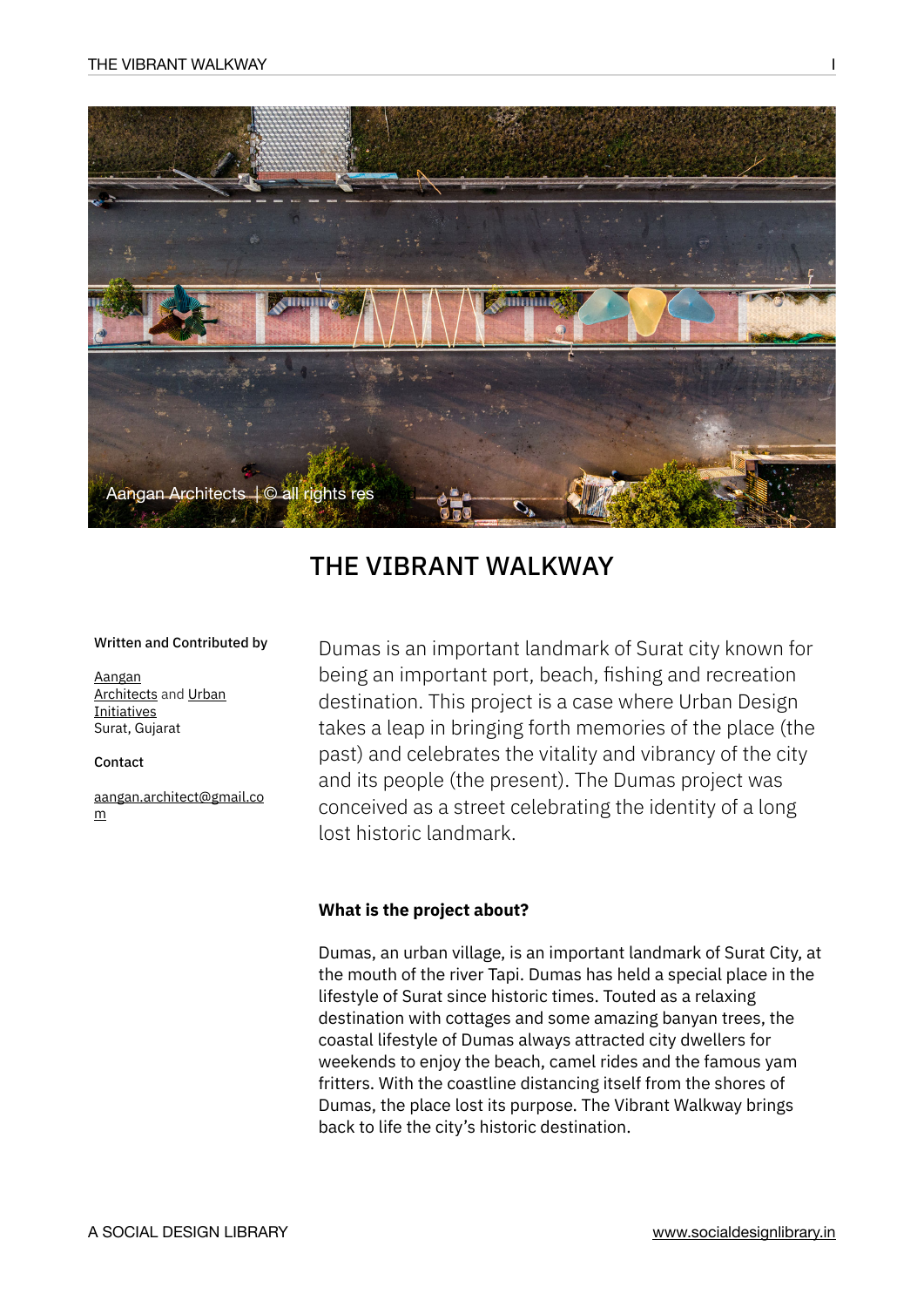The area of intervention was a 500 metres long vehicular stretch anchored with two important historic landmarks: the Langar- a historic anchor memorial commemorating World War II soldiers and the statue of the Ex-Prime Minister of India, Shri Morarji Desai. The proposed pedestrian walkway links these two anchor points gliding through the centre of the road with leisure, landscape and playful opportunities to rejuvenate and eventually culminate into the Plaza of Celebration. The Vibrant Walkway implicates how the people and communities influence the infrastructure in a public domain, so that the urban design becomes representative images of not only the city but also the people that occupy it.

Since Dumas has been a weekend getaway destination, the project called for proposing activities and involvement from locals in order to revive its recreational importance. The central walkway is a design decision driven by the proposed alignments of the Town Planning Scheme and the City Development Plan where the roads are to be widened on both sides. It was thus, that the idea of a central walkway came into being.

This central walkway – also acclaimed as the vibrant walkway by the city, is a journey towards the destination. It was conceptualised to depict vivid characteristics of the place – Dumas and the people of Surat. The street offers leisure, recreation, play and sport through a series of metaphoric urban installations which are of participatory nature. Vibrant as the Suraties are, the street celebrates this vibrancy through colourful urban design.

#### **What is the impact?**

The project gives its visitors an engaging space and a renewed purpose to visit Dumas. An indulging journey from one end to another encourages visitors to walk through the stretch. Interactive urban installations popping along the walkway informs visitors metaphorically about the cultural and heritage aspects of the place. It allows people to reminisce about elements of the past such as boats, oars, hammocks, beach waves and ghats which belong to the memory of Dumas as an important destination. Dynamic forms, playful colours, interactive nature and relativity has brought life to public recreation at Dumas. People sit, play, take selfies and interact all along with the series of thematic installation inserts. The urban design of the vibrant walkway has conscious and thoughtful decisions, and interventions to mitigate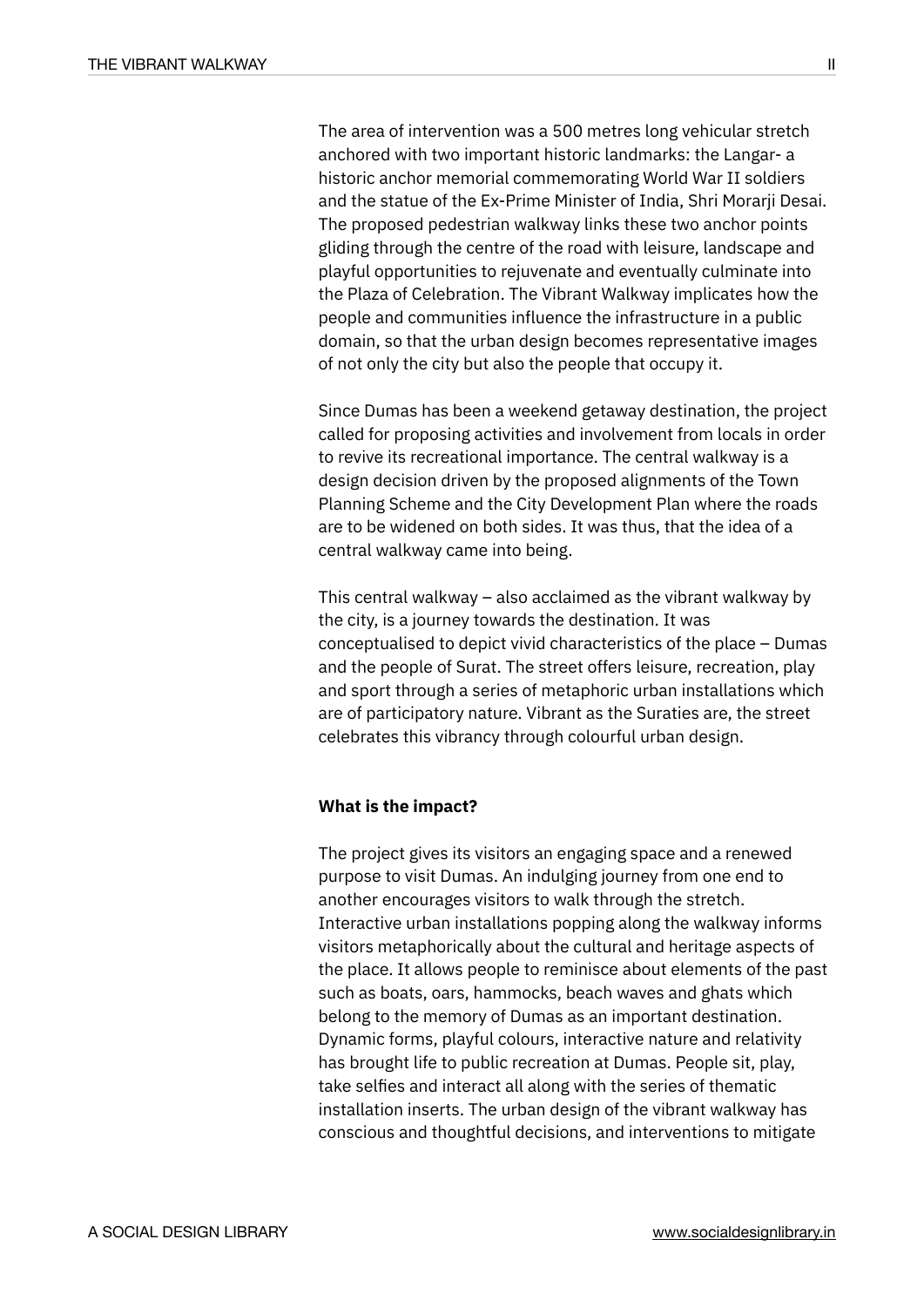contextual challenges like vandalism, structural safety and future planning prospects. The project showcases a much-needed approach to creating state-of-the-art public spaces by integrating art.

#### **Project Funded by:**

Surat Municipal Corporation

### **Stakeholders Involved:**

Surat Municipal Corporation Urban Initiatives Aangan Architects Structural Consultant S & V Engineers MEP Consultant Shreeji Consultancy Design Team: Prof.(Ar.) Vishal Shah, Ar. Prakruti Desai

#### **About Urban Initiatives and Aangan Architects:**

Urban Initiatives is a Consultancy firm & a Collaborative Platform rendering it's services in Urban Design and Urban Planning since 2005. Urban Initiatives is an organization based in Surat initiated by enthusiastic urban designer, urban planner & architects. Since its inception, the organization has initiated projects that focus on the quality of the built environment in a different context.

The members of this organization have experiences working with different kinds of organizations and on various kinds of urban projects in their individual capacities. The exposure of the members to multi-disciplinary sectors has been central to initiate this organization which can 'make difference to the quality of urban environment'.

Aangan Architects was instituted in April 2001 with a motive of creating sensible and responsive design collaboration in fields related to built environment; Architect & Urban Designer Vishal Shah the Founder Partner and Ar. Vishal Desai, Partner are heading the firm with Ar. Niti Shah & Ar. Prathama Desai providing an edge to Planning and Interior Design respectively.

Presently the firm is dealing into projects related to Residential and Institutional Architecture, interior architecture, Urban –Design and Landscape. Members of the organization are also actively involved in academics and collaborate with like-minded firms for important projects contributing to the betterment of the living environment. The organization has a wide consultant base for structural engineering, Landscape Design, Services and infrastructure design, arts and project management.